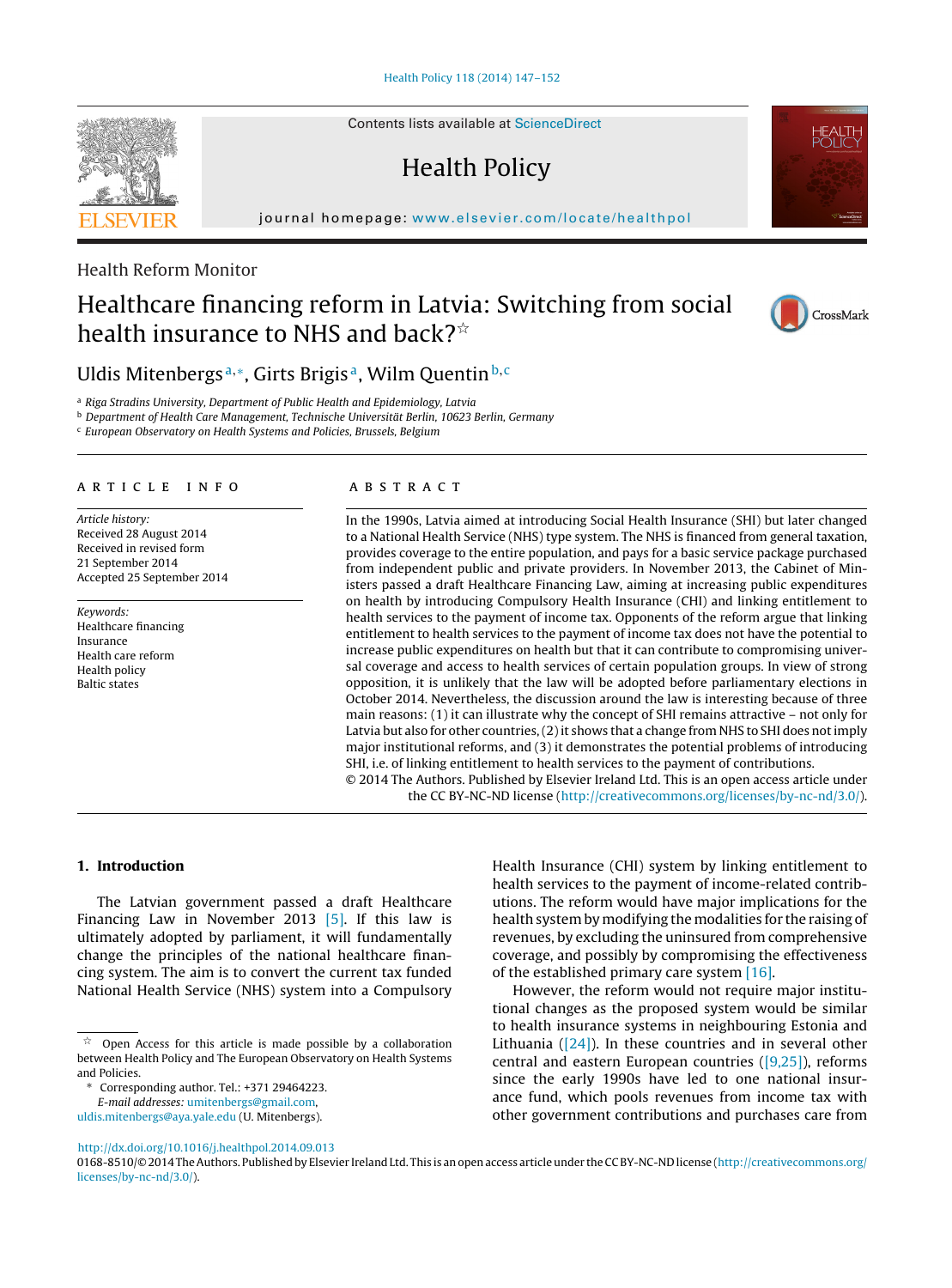independent public and private providers. Therefore, social health insurance (SHI) systems in these countries share many institutional characteristics with the Latvian NHS system. Consequently, the distinction between NHS and SHI has become less relevant for describing institutional characteristics of healthcare systems internationally than it was in the past [\[7\].](#page-5-0)

The discussion around the proposed Healthcare Financing Law in Latvia is interesting because of three main reasons: (1) it can illustrate why the concept of compulsory or social health insurance remains attractive – not only for Latvia but also for other countries; (2) it shows that a change from NHS to SHI does not imply major institutional reforms, and (3) it demonstrates the potential problems of introducing SHI, i.e. of linking entitlement to health services to the payment of contributions. Therefore, the purpose of the paper is to describe the context of the current reform proposal and to discuss the expected benefits and potential problems as put forward by proponents and opponents of the reform.

The next section briefly describes the history and the functioning of the Latvian health system, before Section 3 looks at the political and economic context of the reform. Section [4](#page-2-0) then presents the rationale and the content of the draft Healthcare Financing Law. Subsequently, the positions of different stakeholders are discussed in Section [5](#page-2-0) together with the potential problems put forward by the opponents of the law. Finally, Section [6](#page-4-0) concludes with a brief assessment of the reform and provides an outlook for the likeliness of the reform to be implemented in the near future.

#### **2. The Latvian health system**

The move towards Compulsory Health Insurance has to be viewed in the context of almost 25 years of reforms, which radically transformed the Latvian health system after independence of the country in 1991. Similar as in Estonia and Lithuania  $([24])$  and, in fact, as in most central and eastern European countries ([\[25\]\),](#page-5-0) Latvia aimed to create a decentralized SHI system with multiple funds in the early 1990s.

The reasons for this shift towards SHI included a desire to return to pre-Soviet institutions, to limit the influence of politicians over the health system, and to create more stable and independent revenue streams for the healthcare sector ([\[18,25\]\).](#page-5-0)

Subsequently, because of apparent problems with decentralized planning and financing, a recentralization process was initiated. This first led to the creation of one single fund, the State Compulsory Health Insurance Agency in 2002. In 2005, earmarking of a proportion of the collected personal income tax for health care was abandoned in favour of general tax financing. Finally, the centralization process culminated in the creation of the NHS in 2011, effectively abandoning the concept of social health insurance. Functions of several previously existing institutions were incorporated into the NHS with the aim of creating one single institution for the implementation of health policies in Latvia [\[14\].](#page-5-0) However, the purchaser-provider split was retained, with the NHS continuing to purchase care

from independent public and private providers – just as the State Compulsory Health Insurance Agency had done before.

The Latvian health system provides coverage to the entire population (Latvians and non-Latvian residents) and pays for a basic services package, which is guaranteed by the constitution. The NHS receives its resources from general tax revenues and purchases care from independent public and private providers  $[14]$ . Most hospitals are publicly owned, while most general practitioners work as independent professionals. Specialists work either as independent professionals or as employees of hospitals. All dental practices and pharmacies are privately owned. Patients are encouraged to register with a GP of their choice (and more than 96% do so) who will then act as a gatekeeper. After referral, patients can freely choose a specialist care provider, although actual choice is often limited – in particular in rural areas – and waiting lists are substantial.

One of the most important problems is that the system is severely underfunded: total health expenditure in 2012 was only US\$1188 PPP per capita (corresponding to 6% of GDP), which was the third lowest amount spent on health in the EU [\[23\].](#page-5-0) Furthermore, only about 57% (2012) of total spending came from public sources–a share, which is lower only in Bulgaria and Cyprus. Insufficient public funding means that patients are exposed to substantial user charges and direct payments, in particular for pharmaceuticals [\[14\].](#page-5-0) Out-of-pocket (OOP) payments account for 37% of total health expenditures, one of the highest rates in the EU (behind only Bulgaria and Cyprus).

The proportion of the population reporting an unmet medical need because of costs doubled during the financial crisis, reaching more than 14% in 2011 before reducing to just above 10% in 2012 [\[6\].](#page-5-0) In Estonia, Lithuania, and Slovenia less than 1% of the population report an unmet medical need because of costs, and the proportion is below 3% on average in the EU. Furthermore, important inequities exist in Latvia as the proportion of the population with unmet medical needs (not only because of costs) is much higher in the poorest income quintile (29%) than in the richest income quintile (10%).

#### **3. Economic and political context of the reform**

During the recent financial and economic crisis, GDP dropped more strongly in Latvia than in any other EU member state, declining by almost 18% in 2009 [\[22\].](#page-5-0) As part of the Economic Stabilization and Growth Revival Programme, significant spending cuts were made in the health care sector  $[1]$ . The Ministry of Health's budget dropped by 12.6% in 2009 (to LVL 503.7 million) [\[12\].](#page-5-0) Salaries of all health workers were cut on average by  $20\%$  [\(\[24\]\),](#page-5-0) and patients' co-payments were raised significantly [\[14\].](#page-5-0) Public spending on health as a share of GDP dropped from 4.3% of GDP in 2007 to about 3.4% in 2012 [\[23\].](#page-5-0)

Following parliamentary elections in 2011, a new coalition government consisting of two centre-right parties (Zatlers' Reform Party and Unity) and one right-wing party (National Alliance) took office. Members of Unity (or more precisely of a predecessor party) had strongly supported the idea of returning to SHI already under the previous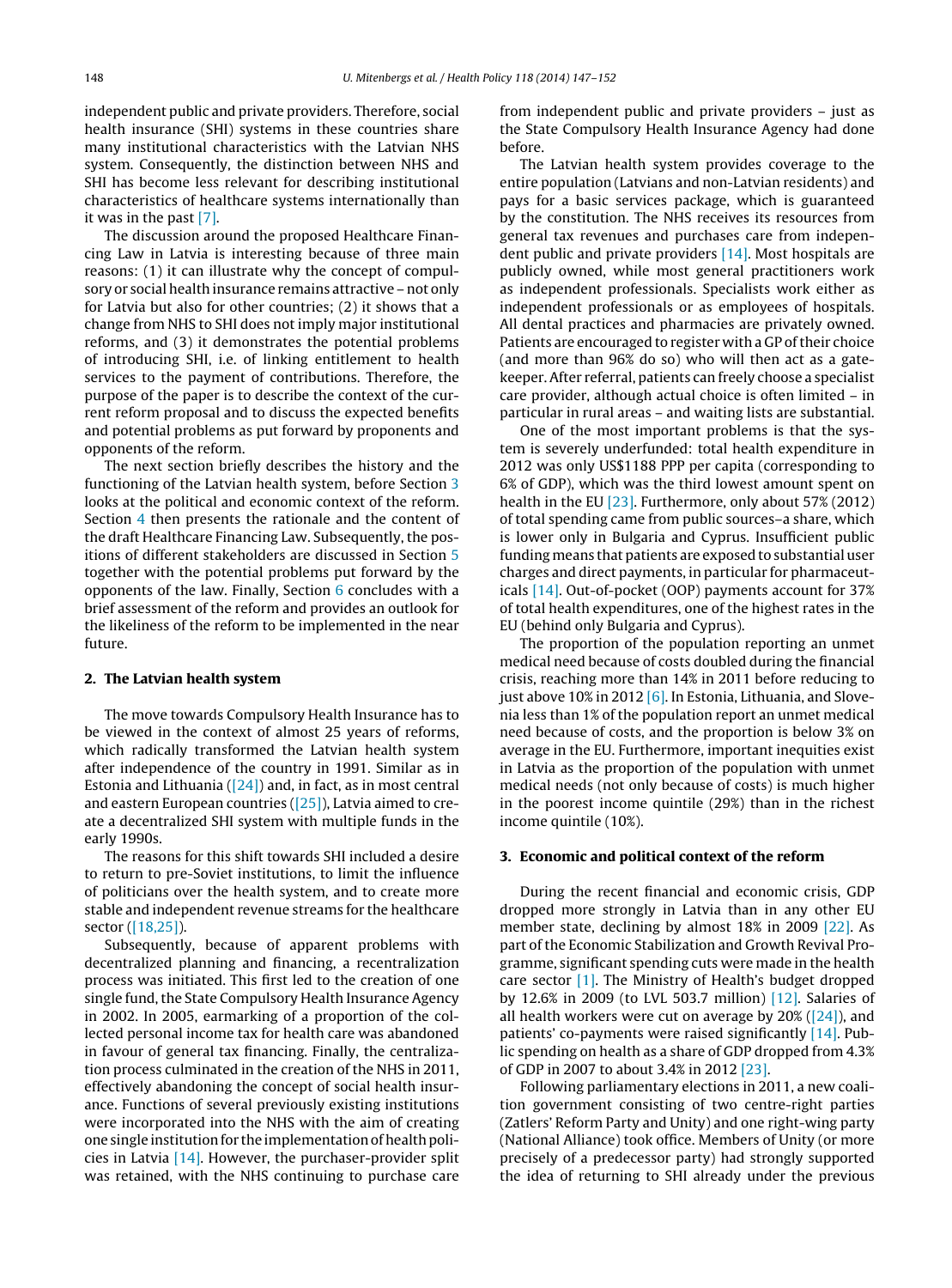<span id="page-2-0"></span>government (2009 until 2011). Under the impression of the economic crisis, the most important arguments at the time were that linking health services to the payment of income tax would contribute to increasing income tax revenues and that excluding Latvians who emigrated abroad (and consequently did not pay income tax) from receiving health services at home would improve service availability for residents in Latvia. In 2009, a working group was established to assess the feasibility and benefits of introducing SHI [\[2\]](#page-5-0) but the resulting report did not support a change of the financing system [\[11\].](#page-5-0)

Nevertheless, when Dr Ingrida Circene from Unity was appointed Minister of Health in 2011, the idea of introducing compulsory health insurance re-emerged. The government included the introduction of compulsory healthcare insurance in its action plan, principally arguing with the aim of increasing public spending for health [\[3\].](#page-5-0) In May 2013, the Cabinet of Ministers formally supported the introduction of compulsory healthcare insurance [\[4\],](#page-5-0) and a draft "Healthcare Financing Law" was passed by the Cabinet of Ministers in November 2013 [\[5\].](#page-5-0) The law was originally scheduled to be enacted in July 2014. However, by September 2014 it had not yet passed the second (of three) readings in parliament because of strong opposition from multiple stakeholders (see Section 5).

### **4. The proposed Healthcare Financing Law and its expected benefits**

The main aim of the draft Healthcare Financing Law is to overcome the lack of public resources for health, to ensure financial sustainability, and to improve access of the population to health services. Specifically, expenditures are to be increased by 0.25% of GDP per year in order to reach 4.5% of GDP by 2020 [\[16\].](#page-5-0) The benefits of such increased spending are explicitly mentioned (see [Table](#page-3-0) 1): more rehabilitation services, improved access to pharmaceuticals, reduced cost sharing, and increased salaries of healthcare professionals.

The draft law suggests that raising more resources for health could be achieved through the introduction of "Compulsory Health Insurance". According to the law, two main changes would have to be implemented: (1) Earmarking a proportion of income tax revenues for health; and (2) linking eligibility to health services to the payment of income tax or contributions. The underlying assumption is that making eligibility to healthcare services dependent on income tax payment will provide incentives to pay taxes, which would contribute to reducing the share of the shadow economy, and consequently lead to higher tax revenues.

As a result of the reform, the composition of the NHS budget would change [\(Fig.](#page-3-0) 1). In 2014 (pre-reform), the budget is entirely based on general tax revenues, thus including resources collected through different forms of taxes. From 2015 onwards (post-reform), the CHI budget would consist of three parts: (1) an earmarked "State Compulsory Health Insurance Payment", which would be equal to the central government's share of income tax (i.e. currently 20%) (the remaining 80% of income tax revenues are currently allocated to municipalities). (2) Other allocations from general tax revenues, which would still account for the majority of CHI resources, i.e. an estimated 63% in 2015. (3) Voluntary insurance contributions from people who do not pay income tax, which would, however, contribute only a very small proportion to overall CHI revenues. Growth of the CHI budget from 2015 to 2016 is expected to come mainly through a growth of the central government's budget allocation ([Fig.](#page-3-0) 1).

Eligibility to the full set of healthcare services currently available in the NHS would be limited to three categories of the population:

- 1. Payers of income tax who have paid taxes for at least 11 months during the calendar year or who have an annual taxable income above the minimal monthly salary ( $\in$ 320 in 2014) times twelve.
- 2. Exempt groups, including children under 18, retired or disabled people, registered unemployed, full time students between age 18 and 30, people receiving social benefits and others.
- 3. Payers of regular voluntary insurance premiums ( $\in$ 28 per month) or those who make a one-time payment of three times the minimum wage at the time of needing healthcare and subsequently continue to pay regular premiums. It has been estimated that this group would consist of only about 7250 people (an estimated 5% of the 145,000 Latvian residents who do not pay income tax and who do not belong to any of the exempt categories) [\[16\].](#page-5-0)

Nevertheless, a narrowly defined package of basic healthcare services would continue to be available to the entire population in order to ensure conformity with the constitution. This would include emergency care and all reimbursed pharmaceuticals, plus elective care for selected patient groups (e.g. diabetics, psychiatric and cancer patients) and conditions (e.g. pregnant women).

The law does not propose significant institutional changes to the health system, i.e. the pooling of resources by a single institution and the purchasing of care from independent providers would be retained. Money would continue to flow from the state budget to the NHS; and care would continue to be purchased by the NHS with its regional branch offices.

## **5. Stakeholder positions and potential problems of the reform**

The Minister of Health was strongly supportive of the draft Healthcare Financing Law. She believed that there was no political and public support for increasing the share of the government budget for health, and that introducing insurance was the only option available for increasing public expenditures on health [\[21\].](#page-5-0) In addition, the Ministry argues that the current way of financing is unfair because tax payers have to cover the costs of services consumed by others [\[16\].](#page-5-0)

However, there is no uniform support of the draft Law even among Unity party members, with the Ministry of Finance being opposed to the idea of earmarking income tax for health. In fact, "differences in opinions", including those related to the draft Law, and "lack of constructive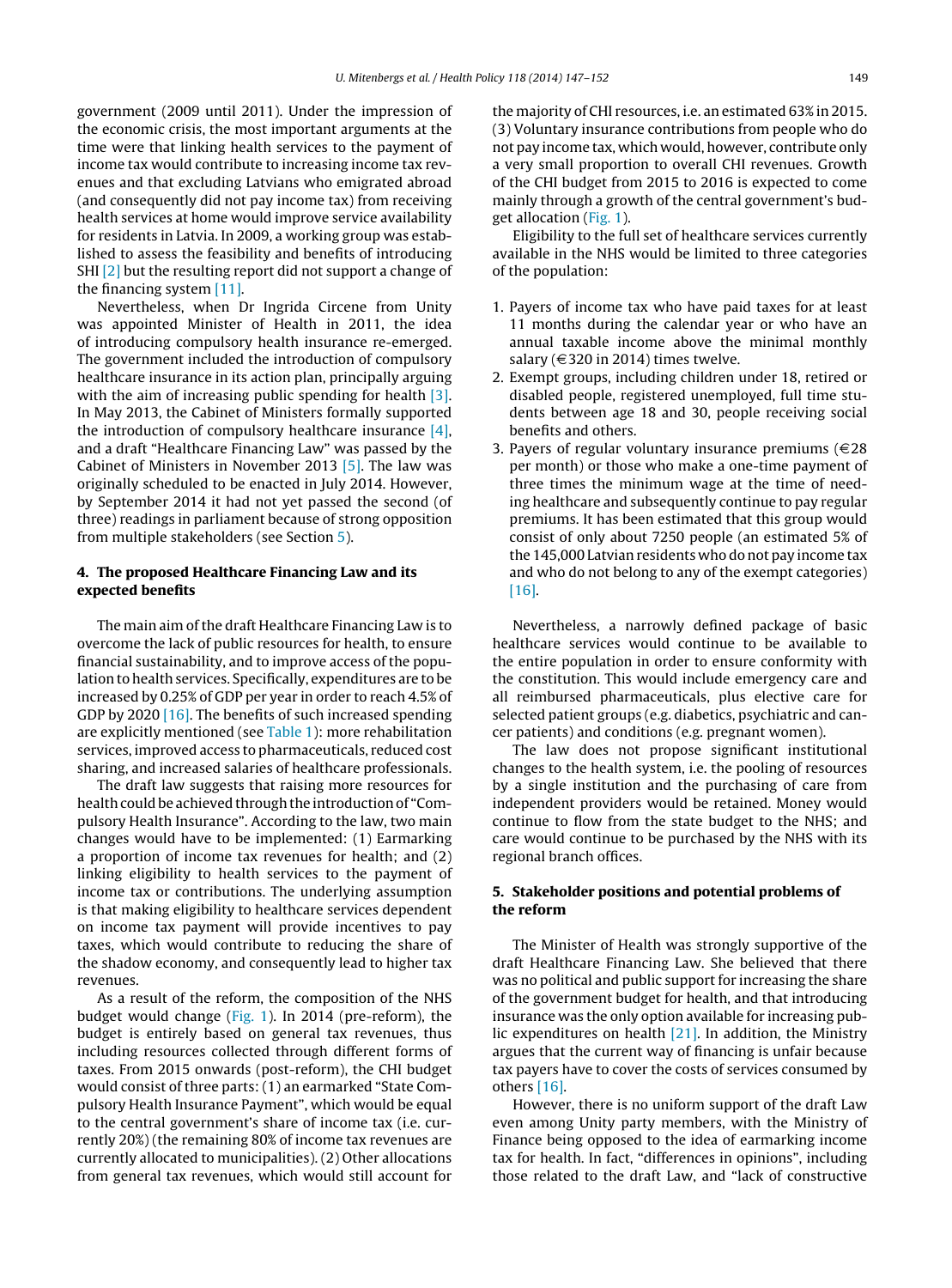<span id="page-3-0"></span>

Healthcare spending and provision: 2011 compared with targets for 2016 and 2020.

|                                                                                                  | 2011    | 2016    | 2020    |
|--------------------------------------------------------------------------------------------------|---------|---------|---------|
| Central government healthcare budget as a percentage of GDP <sup>a</sup>                         | 3.4%    | 3.7%    | 4.5%    |
| Share of general government spending as a percentage of THE                                      | 59%     | 64%     | 68%     |
| Share of private spending (OOP and VHI) as a percentage of THE                                   | 41%     | 36%     | 32%     |
| Volume of publicly financed rehabilitation services                                              |         |         |         |
| Children                                                                                         | 1417    | 9239    | 19.739  |
| Growth                                                                                           | n/a     | 552%    | 114%    |
| <b>Adults</b>                                                                                    | 1438    | 22.166  | 154.896 |
| Growth                                                                                           | n/a     | 1441%   | 599%    |
| Number of patients receiving reimbursed pharmaceuticals                                          | 524,282 | 581,927 | 661,927 |
| Growth                                                                                           | n/a     | 11%     | 14%     |
| Cost-sharing                                                                                     |         |         |         |
| Patient fee (co-payment) per day for in-patient stay (starting from the second day) <sup>b</sup> | 12.81   | 6.40    | 6.40    |
| Co-payment for inpatient surgical interventions                                                  | 42.69   | 21.34   | 21.34   |
| Share of publicly financed outpatient specialist visits                                          | 35%     | 49%     | 74%     |
| Salary ratio versus average salary                                                               |         |         |         |
| Physicians                                                                                       | 1.18    | 1.58    | 2.18    |
| <b>Nurses</b>                                                                                    | 0.71    | 0.95    | 1.31    |
| Nurse assistants                                                                                 | 0.47    | 0.63    | 0.87    |

Source: [\[4,16\].](#page-5-0)

<sup>a</sup> 2011 data is based on WHO Regional Office for Europe (2014) and refers to all public expenditure on health (not only from the central government). **b** According to the Draft concept of healthcare system financing model – the actual patient fee per day for in-patient stay was 13.52 EUR in 2011 (Cabinet

of Ministers. Regulations Nr. 1046. Available at: [http://likumi.lv/doc.php?id=150766#piel1\)](http://likumi.lv/doc.php?id=150766#piel1).

cooperation" led to the resignation ofthe Minister of Health on July 7, 2014 [\[13\].](#page-5-0) Among the supporters of the draft Law is The Latvian Umbrella Body for Disability Organizations (SUSTENTO). SUSTENTO's support is related to the aim of increasing public expenditures for health; and the organization supports the idea of introducing compulsory health insurance ([\[26\]\).](#page-5-0)

Opposition to the proposed law comes from municipalities, from the Ombudsman of the Republic of Latvia [\[17\],](#page-5-0) and from professional organizations of physicians. Municipalities are mostly concerned about losing some part of their share of income tax. Other criticism is related to four main problems, which were also highlighted during a consultative meeting held by experts of the World Health Organization upon request of the Ministry of Health (the results of which were leaked to mass media) [\[21\]:](#page-5-0)

- First, it is questionable if the reform would lead to increased public expenditures on health and sustainability of financing. As is evident from Fig. 1, the size of the total public healthcare budget would depend largely on the size of the general state's budget allocation. There are no binding expenditure targets in the draft law [\[16\].](#page-5-0) The healthcare budget would continue to depend on political negotiations in parliament.
- Second, it is unlikely that the willingness to pay income tax would increase as a result of the reform. Despite its name, the compulsory health insurance would be voluntary for those working in the informal economy. As a result, workers in the informal economy could chose to remain uninsured or to pay voluntary premiums, which – at current premium levels – would be more attractive than paying income tax.



**Fig. 1.** Budget (in million EUR) for provision of healthcare in 2014 and projected composition of the Compulsory Health Insurance budget 2015–2016. \*According to the draft Law, some voluntary insurance premiums would be collected in 2014: those joining the system voluntarily must start payments of insurance premiums as of July 2014 in order to be eligible for public healthcare services as of July 2015. \*\*Based on planned budget for July–December 2015, adjusted to annual budget. Note: The budget for provision of healthcare in 2014 includes a small amount of income from paid services and other income; the final approved budget for provision of healthcare in 2014 was 609.9 million Euros, which included 608.8 million budget allocation from the central government and 1.1 million Euros from paid services and other income [\[10\].](#page-5-0) Source: [\[16\].](#page-5-0)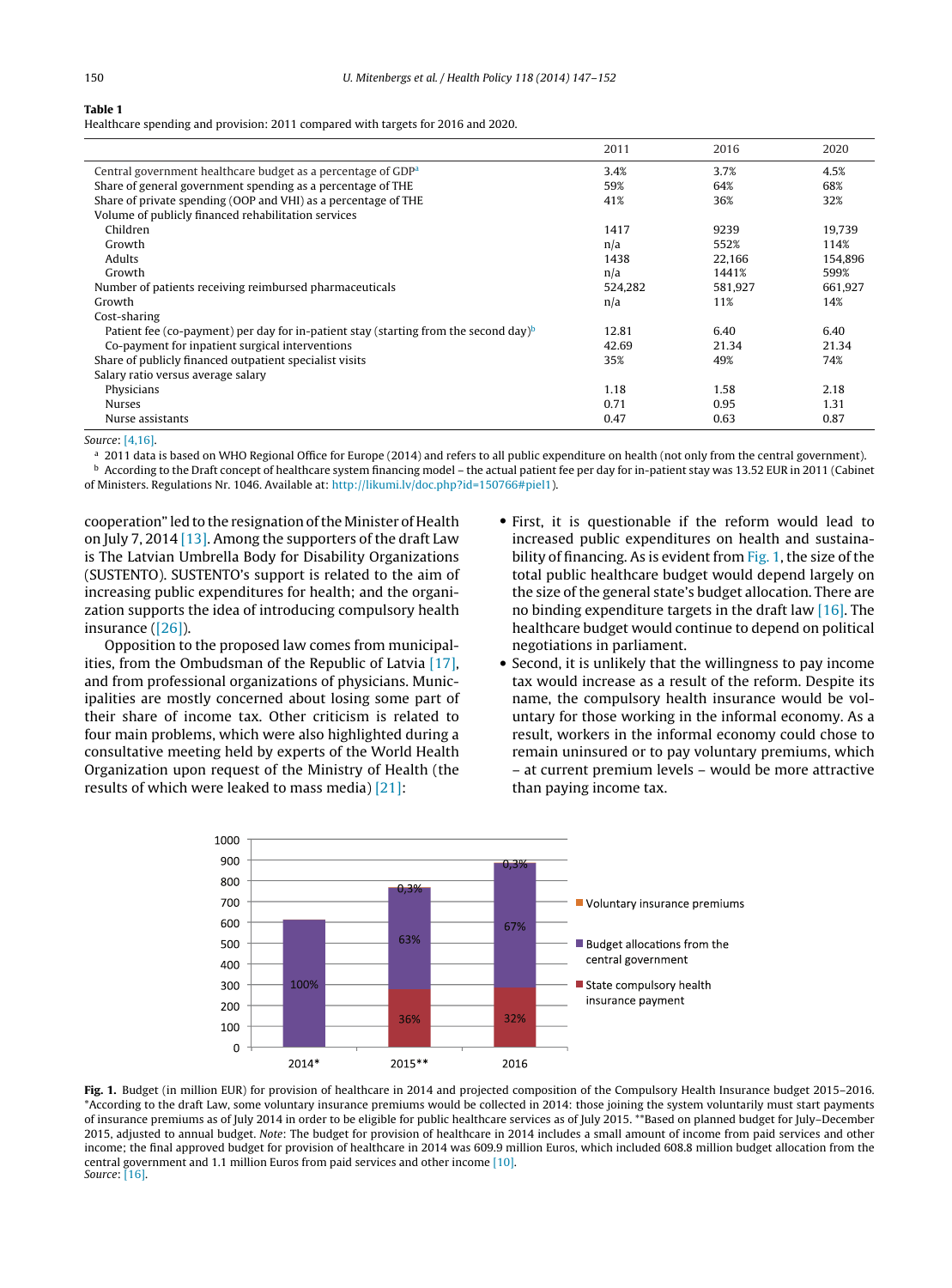- <span id="page-4-0"></span>• Third, the reform would compromise universal coverage: an estimated 137,000 people [\[16\]](#page-5-0) would be left out of the public healthcare system (beyond basic healthcare services). This would include vulnerable people with irregular or low income if they do not fall into any of the exempted categories and are unable or unwilling to pay voluntary premiums.
- Fourth, the reform would lead to considerable additional administrative burden: verification of insurance status, administering the collection of voluntary contributions, ensuring access for exempted population groups, raising awareness of the need to obtain healthcare insurance – sufficient resources for these tasks would have to be made available in order to ensure proper transition to an insurance system.
- Fifth, the reform could undermine the established primary care system. People excluded from coverage and unable to pay for timely primary or secondary ambulatory care, would still be eligible to receive emergency care at hospitals. This could lead to an increased use of emergency services in hospitals, potentially contributing to less efficient patterns of service provision.

For physicians, lack of access to care for uninsured is the most important argument against the reform. However, speculations about more palpable financial reasons also exist: GPs might lose some of their capitation payments, if the reform was implemented because they currently receive payment for registered emigrants who never use their services.

Only relatively little attention has been paid to implications of the reform for progressivity of financing. This is because the reform is not expected to have a significant impact on how the system is financed: it will continue to be financed mainly through taxes (an earmarked proportion of income tax plus general taxation). It is difficult to predict the effect of voluntary contributions on progressivity. If they contribute to raising revenues from people with good incomes in the informal economy, they may, in fact, increase fairness. However, if they place a disproportionate burden on low income households, they will be unfair.

#### **6. Conclusions: assessment of and outlook for the reform**

Table 2 summarizes the expected benefits of the proposed Healthcare Financing Law and the potential problems put forward by opponents of the reform. Both, the expected benefits and the potential problems mirror those discussed for other countries [\[8,19\].](#page-5-0) Governments contemplating the introduction of SHI mostly do so based on arguments that it would improve the ability of raising revenues for health, making healthcare financing more predictable (independent of political interference), and that people would be more willing to contribute if eligibility for healthcare services is linked to making contributions [\[19\].](#page-5-0) However, it is clear that the healthcare budget could also be increased independently of whether income tax is earmarked for health or not, and that linking healthcare entitlement to the payment of contributions will create access problems for the uninsured [\[20\].](#page-5-0) In addition,

#### **Table 2**

Expected benefits and potential problems of the Healthcare Financing Reform Law.

| Dimension               | Expected benefits <sup>a</sup>                                                                                                                                                       | Potential problems                                                                                                                                                                                                                                                                                                                                                |
|-------------------------|--------------------------------------------------------------------------------------------------------------------------------------------------------------------------------------|-------------------------------------------------------------------------------------------------------------------------------------------------------------------------------------------------------------------------------------------------------------------------------------------------------------------------------------------------------------------|
| Public health<br>budget | Earmarked revenues<br>will lead to growth of<br>the public health<br>budget and greater<br>sustainability of the<br>healthcare financing<br>system                                   | There are no specific<br>binding expenditure<br>targets in the draft law<br>$[16]$ . The assumption that<br>an insurance system with<br>earmarked revenues for<br>health through payroll<br>contributions offers more<br>stable revenue for health is<br>not supported by evidence<br>[9]                                                                         |
| Effect of<br>earmarking | Linking eligibility to<br>payment of<br>contributions will<br>provide an incentive<br>to pay taxes, leading<br>to a reduction of the<br>shadow economy<br>and higher tax<br>revenues | It is unlikely that<br>motivation to pay taxes<br>would increase if<br>earmarking is in place.<br>Workers in the informal<br>economy could chose to<br>remain uninsured or to pay<br>voluntary premiums,<br>which-at current premium<br>levels-would be more<br>attractive than paying<br>income tax [21].                                                        |
| Access to<br>care       | More public<br>resources for health<br>will lead to improved<br>access to healthcare<br>services (for those<br>covered by<br>insurance)                                              | Universal coverage will be<br>compromised: an<br>estimated 137,000 people<br>[16] would be excluded<br>from the public healthcare<br>system (beyond basic<br>healthcare services). There<br>is also a risk of being<br>excluded from the system<br>despite eligibility for<br>exemption. This could lead<br>to delays in receiving<br>services only after appeal. |
| Equity                  | Improved equity<br>because tax evasion<br>will be reduced,<br>making everybody<br>contribute to health<br>according to ability<br>to pay                                             | General tax financing has a<br>greater potential to achieve<br>equity in financing - the<br>rich contribute with a<br>greater share of their<br>income than the poor [21].                                                                                                                                                                                        |
| Efficiency              | Improved efficiency                                                                                                                                                                  | Undermining the<br>established primary care<br>system and potentially<br>contributing to less<br>efficient patterns of service<br>provision. Additional costs<br>associated with the<br>implementation of the<br>reform $[16]$ .                                                                                                                                  |
| Health status           | Improved health<br>status because more<br>public resources<br>allow to provide<br>more health services                                                                               | Deterioration of health<br>status due to worsening of<br>access.                                                                                                                                                                                                                                                                                                  |

<sup>a</sup> Based on [\[4\].](#page-5-0)

the administrative burden of collecting contributions and running a comprehensive exemption system can be substantial.

The development of the Latvian healthcare system since 2002 shows that switching between SHI and NHS is not related to large institutional reforms. Pooling of resources and purchasing of care are carried out by one national